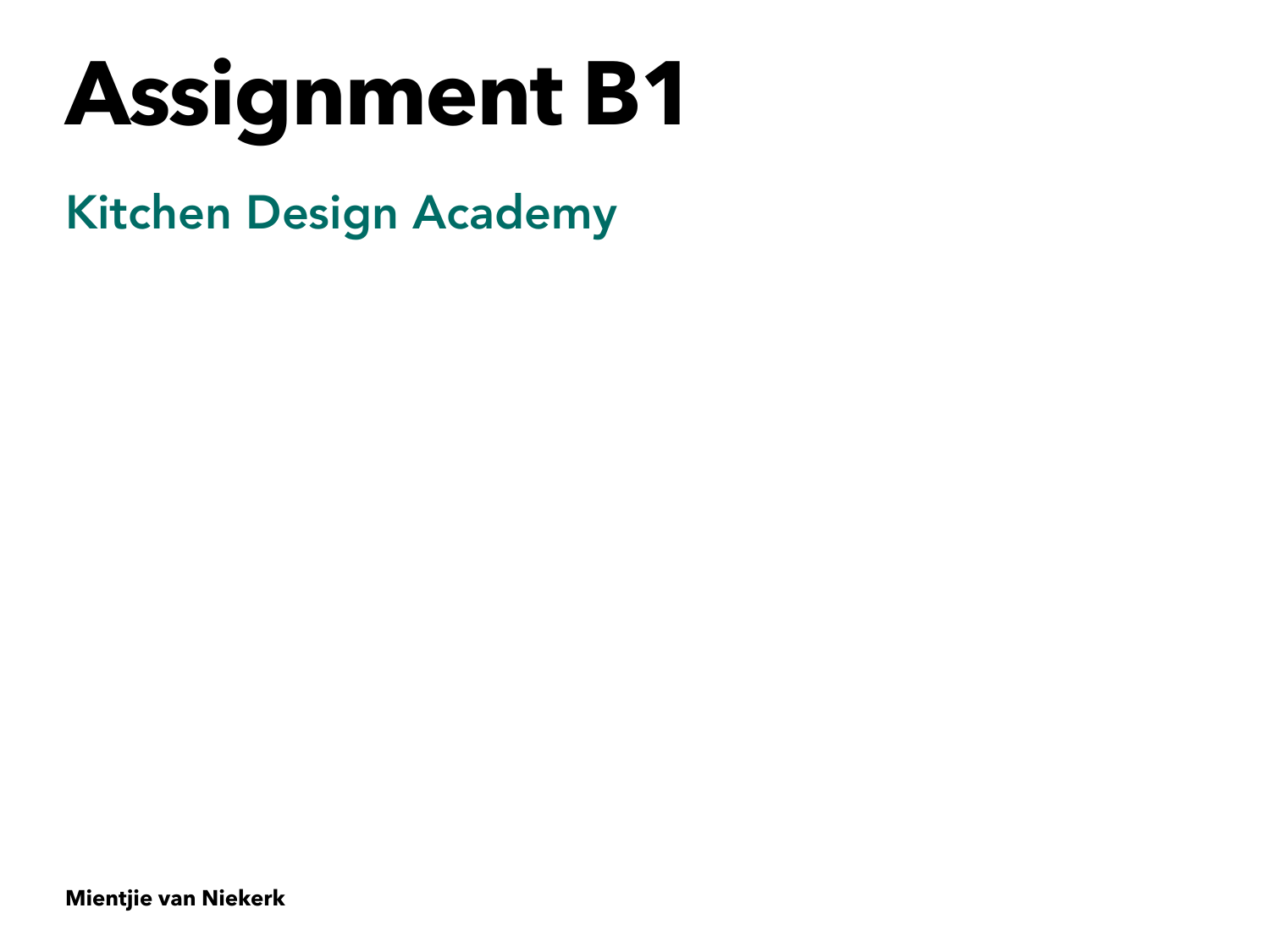**01. Style:** Shabby-Chic Style / Contemporary

**Layout:** Open plan - scattered layout. From this picture it almost seems that the elements were placed randomly - scattered within a vast bathroom space.

**Colour Scheme:** A white envelope with bold red solids / elements. The glossy white floor, walls and ceilings gives a very clean futuristic feel, while the contrasting solid reds create focal points within the white box.

**Features:** A roman inspired sunken bathtub emphasises the contemporary feel - with no up-stands / walls - contributing to the openness/ seamlessness of the space. The mirror and oversized chandelier are the key indicators of the Shabby-Chic style.

#### **02. Style:** Victorian Bathroom

**Layout:** Bathroom elements arranged along the edges of the room keeping the central space empty. No real focal point is created due to the amount of fittings, joinery and decorations within one space.

**Colour Scheme:** Pastel colours and off-whites. The bathtub, rug and joinery items are all decorated with floral patterns. No real use of natural light - probably due to privacy.

**Features:** Glass Chandelier in the middle of the room hanging from a detailed moulded ceiling. The heavy draped curtains contrasts the rest of the colours and textures because of their size and solid colour. Design intent - luxurious washroom.



ource :http://www.homedesigning. com/2011/02/modern-bathroomsdesigns- deas-pictures



Image source http://www.homedit.com/tryfairy- tale-atmosphere-oakville-estate/

## Analyse and Contrast .1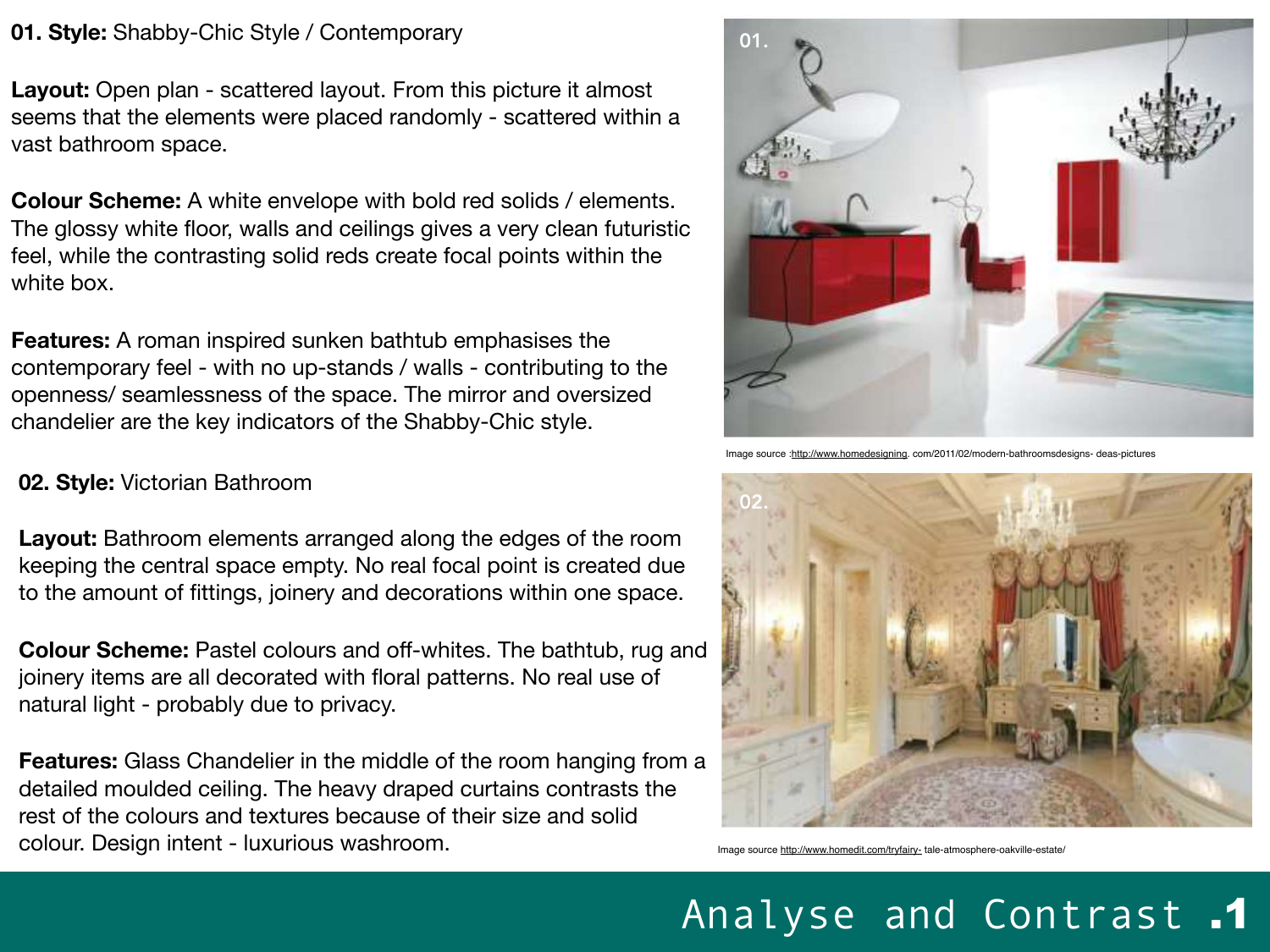| <b>Vaal</b><br><b>Sanitaryware</b><br>(Lixil) | Vaal forms part of the Lixil Africa group and is based in<br>South Africa. They have over 70 years experience in<br>manufacturing high quality basins, toilets and urinals.<br>Vaal caters for domestic, commercial and industrial<br>applications.                                                                                                                                                                                                                                                                                                              | Since water is a scarce resource in Africa Vaal and the other<br>brands that fall under the Lixil Africa group has extended their<br>product range to try and improve sanitation and water<br>efficiency in Africa.                                                                                                                                                                                                                                                                                                                                                           |
|-----------------------------------------------|------------------------------------------------------------------------------------------------------------------------------------------------------------------------------------------------------------------------------------------------------------------------------------------------------------------------------------------------------------------------------------------------------------------------------------------------------------------------------------------------------------------------------------------------------------------|-------------------------------------------------------------------------------------------------------------------------------------------------------------------------------------------------------------------------------------------------------------------------------------------------------------------------------------------------------------------------------------------------------------------------------------------------------------------------------------------------------------------------------------------------------------------------------|
| <b>Hansgrohe</b>                              | It all started when Hans Grohe founded a craft-<br>business for metal spun goods back in 1901, in<br>Schiltach, Germany. Tin showers were one of the<br>products they manufactured right from the beginning.<br>He saw the shower as a cheaper alternative to the<br>luxurious baths of the time - that only the wealthy could<br>afford. This vision started the company's innovation in<br>the shower culture / industry.                                                                                                                                      | When Klaus Grohe (Hans's son) got involved in the family<br>business in 1968 he promoted the development of energy-<br>and water-saving products - which Hansgrohe is very well<br>know for these days. Hansgrohe even has employees<br>focussing on the acoustic optimisation of their products - like<br>the hand-held showers.<br>"This shower is our quietest hand shower," Melanie Grüner says,<br>smiling in her airborne sound test cabin. "It's about ten times quieter<br>than its predecessor model." https://www.hansgrohe-group.com/en/<br>stories/sound-of-water |
| <b>Duravit</b>                                | Duravit, a German company, is already over 200 years<br>old. Duravit can address the entire interior of a<br>bathroom, from designing to manufacturing and<br>supplying of bathroom fittings.<br>"It all began in Hornberg, Germany in 1817 when Georg Friedrich Horn built an<br>earthenware factory initially focused solely on the manufacture of crockery. In<br>1956, production evolved from earthenware to porcelain, extending the product<br>range to include sanitary ceramics." https://www.duravit.com/service/company/<br>brand duravit.com-en.html | Duravit has a design team focussing on different fields - from<br>innovation to sustainability. They make use of natural<br>materials (clay, kaolin, feldspar and quartz) that have been<br>used for centuries. I found it very interesting that despite the<br>technology we have available these days - they still choose to<br>manufacture some products by hand - to ensure good quality.                                                                                                                                                                                 |
| <b>Foster</b>                                 | Foster is an Italian company that have been producing<br>high quality stainless steel sinks and kitchen appliances<br>since 1973. They now operate in 50 countries across<br>the world and offer a wide range of products - from<br>sinks to hobs to dishwashers.                                                                                                                                                                                                                                                                                                | Foster is concerned with many different aspects of<br>sustainability - ranging from the preservation of cultural<br>heritage to Energy Saving products. They are even involved<br>Archeology.<br>"Cultural heritage. Foster contributes to the discovery and enhancement of the<br>archaeological heritage of Brescello. Ancient Roman amphorae dating back to the II-III<br>century AD are recovered. used to ensure the buoyancy of buildings in the event of the Po<br>river flooding." https://www.fosterspa.com/en-ww/foster-for-archeology.aspx                         |
| <b>Grohe</b>                                  | Grohe is an international bathroom and kitchenware<br>company, with their HQ based in Germany. They<br>have been part of the LIXIL Group Corporation since<br>2014 and are active in 130 countries around the<br>world.                                                                                                                                                                                                                                                                                                                                          | Grohe invested in two TRUMPH 3D metal printers to<br>create and manufacture water products (Faucets and<br>more) that can be personalised (for individuals) in the<br>future and possibly be more sustainable. They are<br>passionate about innovation and sustainability.                                                                                                                                                                                                                                                                                                    |

## Top 5 bathroom-ware manufacturers .2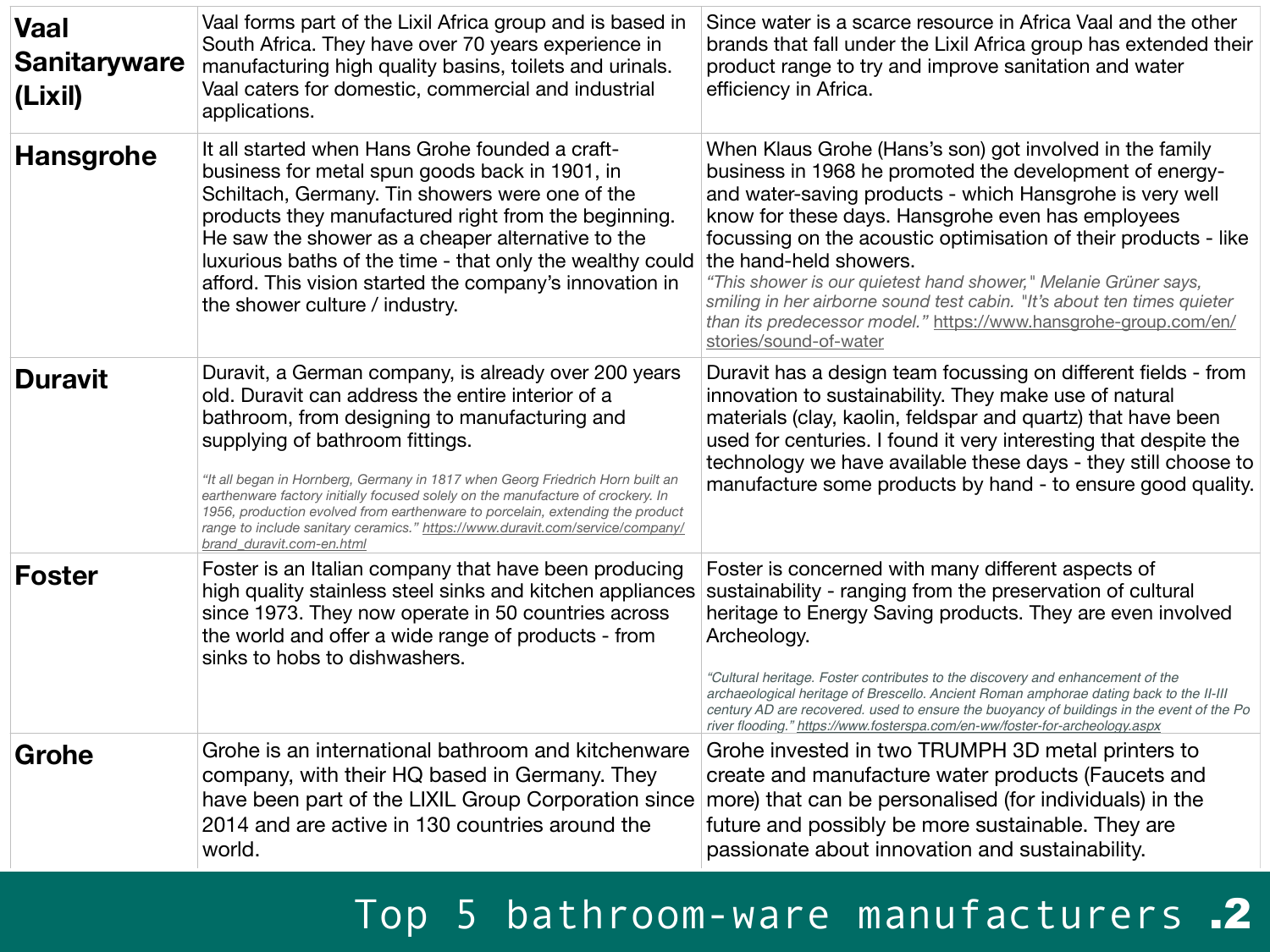#### **Answer: Knossos, Greece**

"The Palace at Knossos is also where historians have found the first flushing toilet. Conduits were built into the wall of the bathroom, which made it possible to flush waste with water that was held in cisterns. A hole in the floor allowed waste to go into a drain that led to a nearby river or waterway, most likely the Kairatos River. The bathroom was even partitioned off with a small screen for added privacy."

https://toiletology.com/resources/history/history-of-toilets-in-ancient-greece/



Photo source: https://toiletology.com/resources/history/history-of-toilets-in-ancient-greece/

## Oldest Flush Toilet in Europe .3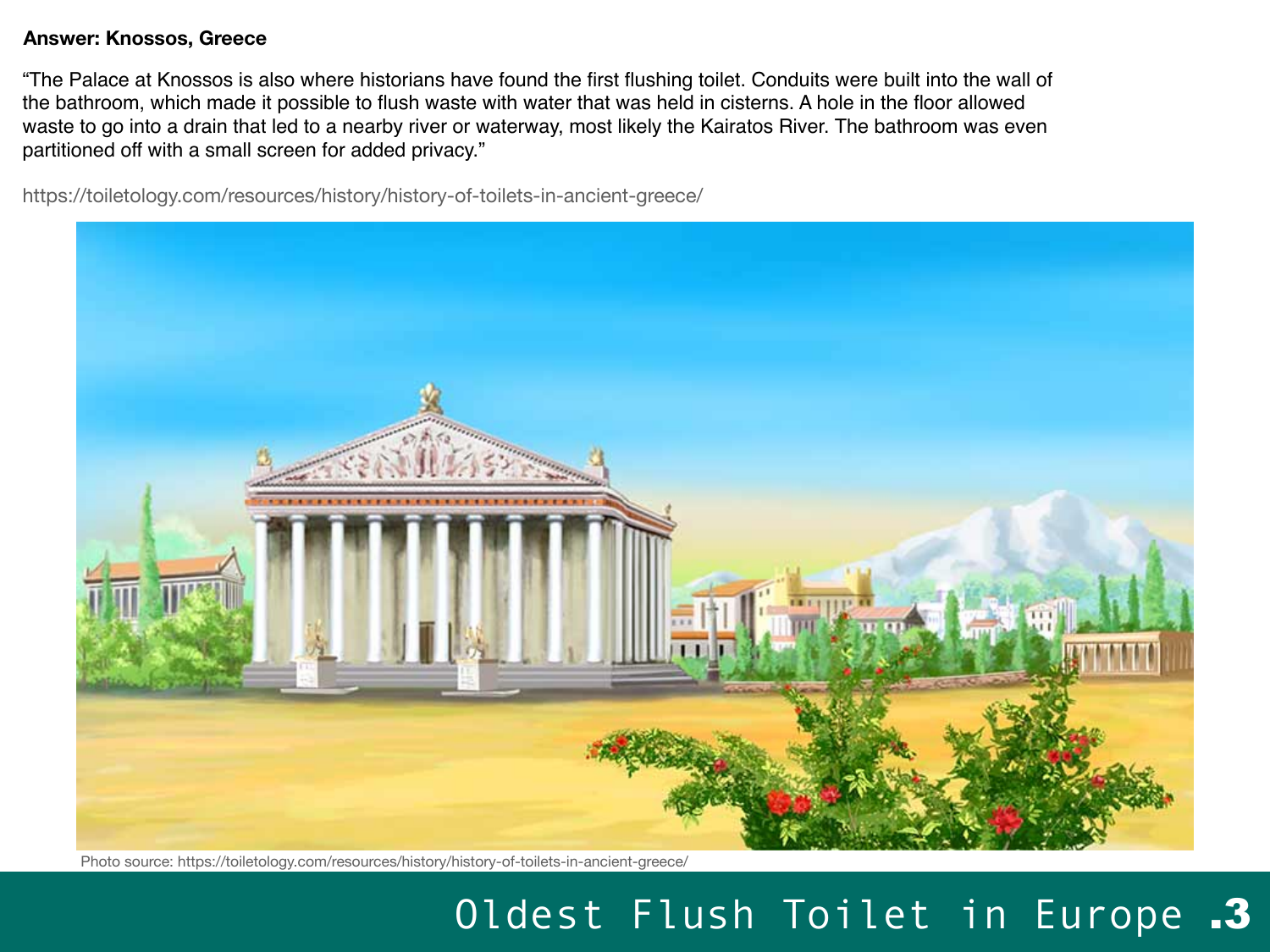### **Rotor House by Luigi Colani**

Due to the increase of our global population and limit available space, Luigi Colani designed this multifunctional home, optimising the given limited space. Within the house shell he created a pod that can rotate - offering different functions when opened up to the living area.

The sleeping space, bathroom and kitchen are grouped together and as you can see there are minimal loose / movable objects within this rotating pod. The furniture all forms part of a solid mould for two reasons - so that the pod can rotate and the furniture stays in a fixed position (not falling over) and optimising the small given space - as the designer probably mapped out the best possible solutions/ fit-outs for this tiny space.

The pod has futuristic feel to it, and the atmosphere is altered by the use of different colour lights.

*"luigi colani thinks radically towards the future. maximum living area with minimum outer dimensions was his aim. the central idea behind his house is a turning rotor which incorporates the functional areas 'sleeping, 'cooking' and 'taking a bath'. the required area is turned to the respective one and the same room and creates generous dimensions unheard of until today on the smallest of space. with a space requirement of only 6 x 6 m the HANSE-COLANI rotor house is ideal for the growing number of big city nomads and small families." http://www.hanse-haus.de*



Photo source: https://mocoloco.com/hanse-colani-rotor-house/



Photo source: https://mocoloco.com/hanse-colani-rotor-house/



Photo source: https://www.designboom.com/architecture/luigi-colani-rotor-house/

Luigi Colani - Rotor House Bathroom Design